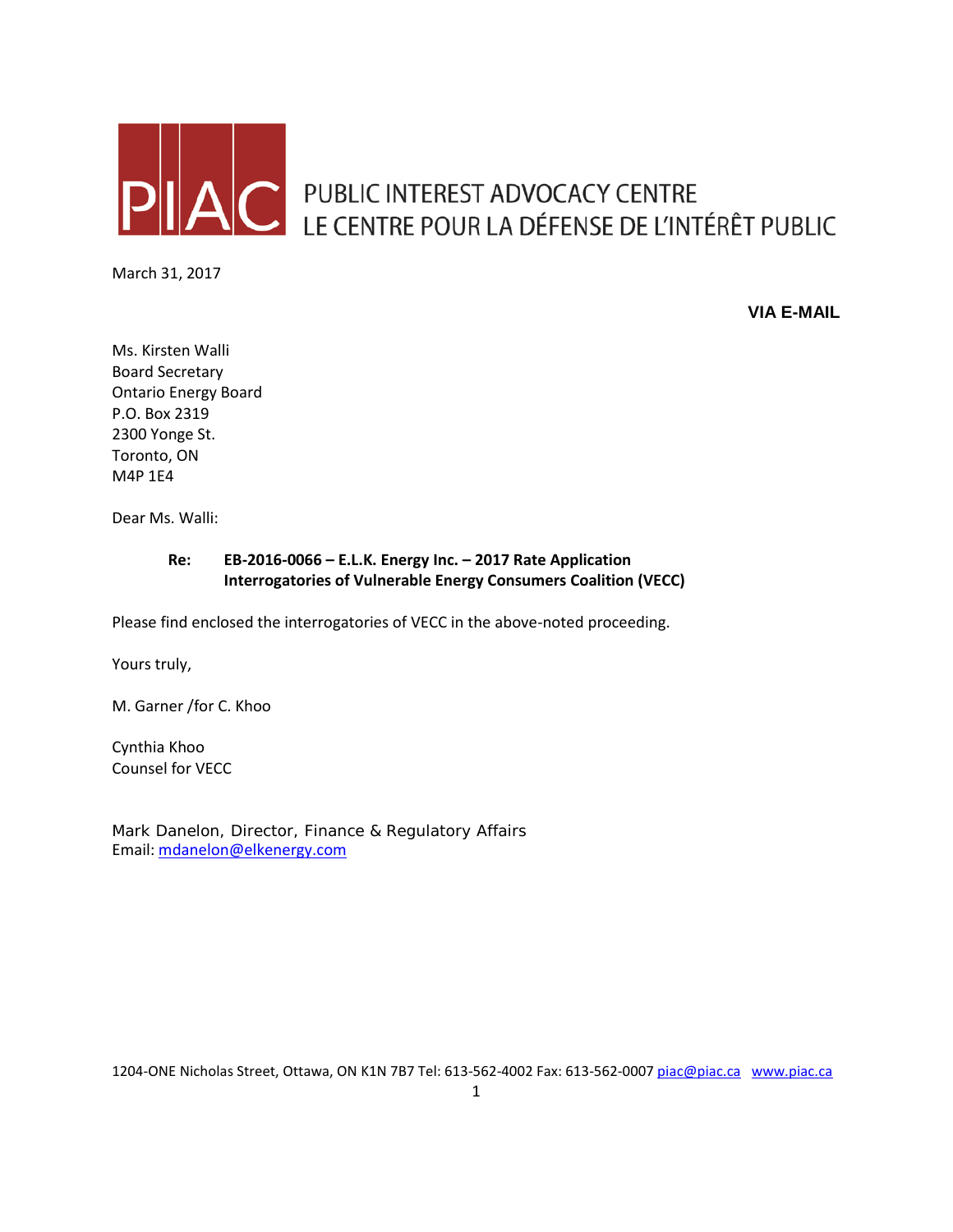**REQUESTOR NAME VECC DATE: March 28, 2017 CASE NO: EB-2016-0066 APPLICATION NAME 2017 COS Application**

**TO: E.L.K. Energy Inc. (ELK)**

#### **1.0 ADMINISTRATION (EXHIBIT 1)**

1.0-VECC-1 Reference: E1/pg.19

a) Given that the Kingsville Satellite location sold in 2016 Q2 why is E.L.K. not proposing disposition of 50% of the proceeds.

\_\_\_\_\_\_\_\_\_\_\_\_\_\_\_\_\_\_\_\_\_\_\_\_\_\_\_\_\_\_\_\_\_\_\_\_\_\_\_\_\_\_\_\_\_\_\_\_\_\_\_\_\_\_\_\_\_\_\_\_\_\_\_\_

b) What were the gross and net proceeds from the sale?

1.0-VECC-2 Reference: E1/pg.20

a) Please describe the issue raised by Hydro One with respect to the "*clarity of loss adjusted charges*."

1.0-VECC-3 Reference: E1/pg.39

a) In a number of places, including at the above reference, E.L.K. makes the statement that "customer expectations have changed" in justifying its increase in OM&A spending. Please explain what customer expectations are changing, how E.L.K. determined they are changing, and why these expectations are relevant to OM&A spending by specifically identifying incremental costs related to these expectations.

1.0-VECC-4

Reference: E1/pg.46 & pgs.99-

- a) Please explain how the "balance between rates and the number of outages" was explained to the survey respondents. Specifically, explain how lower or higher rates impact the number and duration of outages.
- b) Please provide the increase in outages if E.L.K.'s capital and OM&A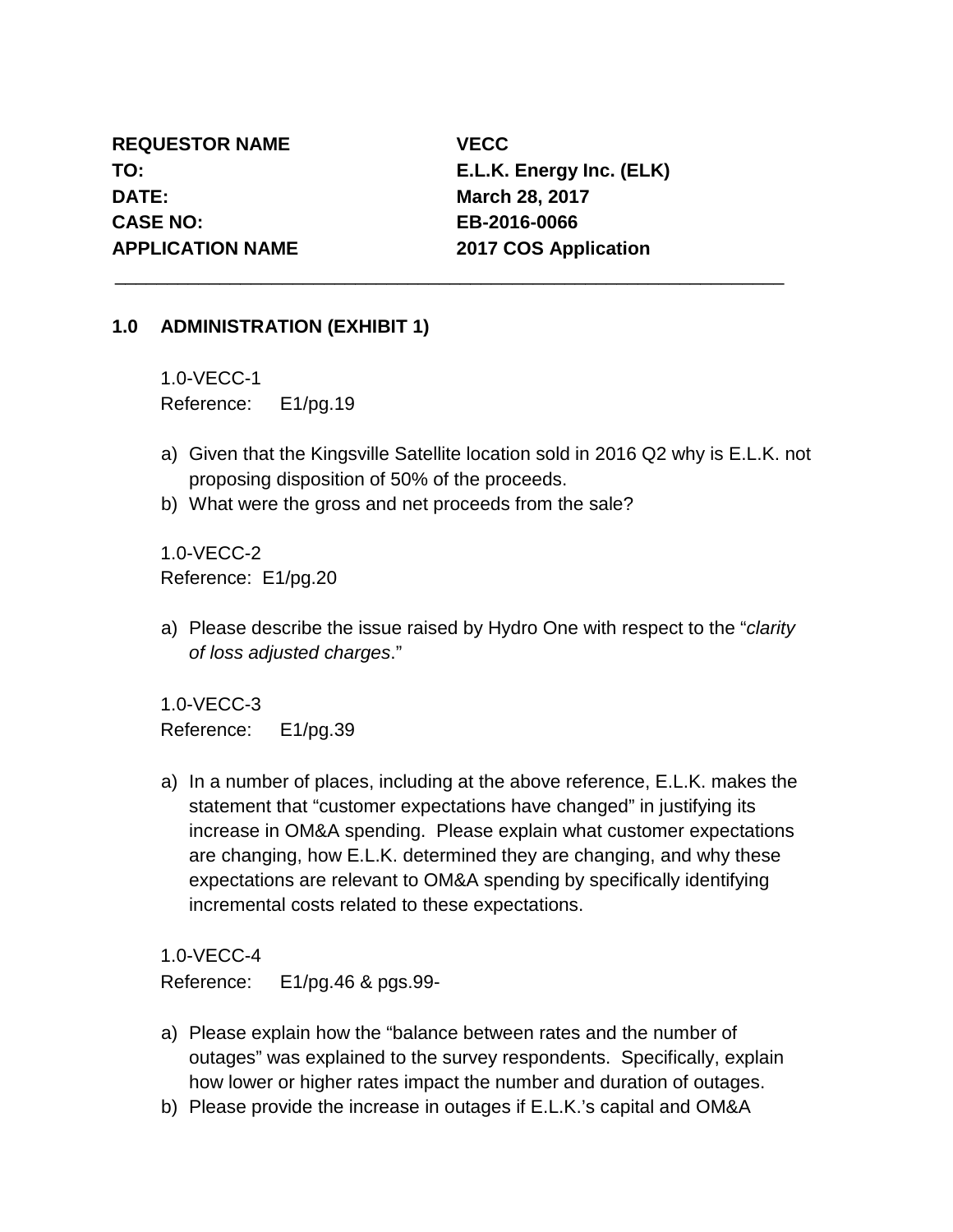spending were reduced by 15%. Please show the calculation for the estimated change in outages due to changes in OM&A and capital budgets.

## 1.0-VECC-5 Reference: E1/pgs.113-

a) Survey respondents were provided the following pre-amble prior to answering questions: " *E.L.K. operating budget also impacts on the customer bills including the costs for managing and maintaining the system. It's operating budget for 2017 is currently planned to increase to approximately 3.3 M, which is about 20% higher than prior years*." However, E.L.K.'s 2017 OM&A proposal is \$3.5m which is a 41% increase over the last Board approved (\$2.4m). Please explain this apparent discrepancy. Also explain how the 20% figure stated in the pre-amble was calculated.

## 1.0-VECC-6

Reference: E1/pgs.111 & E2/ Appendix 2-A Distribution System Plan/pg.41

- a) Survey respondents were provided the following pre-amble prior to answering questions: "*E.L.K. Energy's electrical infrastructure dates back to the 1950's and some are now approaching the end of their useful life, potentially impacting the reliability of electricity delivery. It is estimated that 38% of all power outages are caused by equipment failures.*" Please explain how the 38% was derived.
- b) Please explain how this 38% relates to the 46% for outages due to equipment failure shown at page 41 of the DSP.
- c) Please provide the outage by cause code for each of the years 2012 through 2016.

1.0-VECC-7 Reference: E1/pg.60

a) Please provide the updated scorecard to include 2016 results.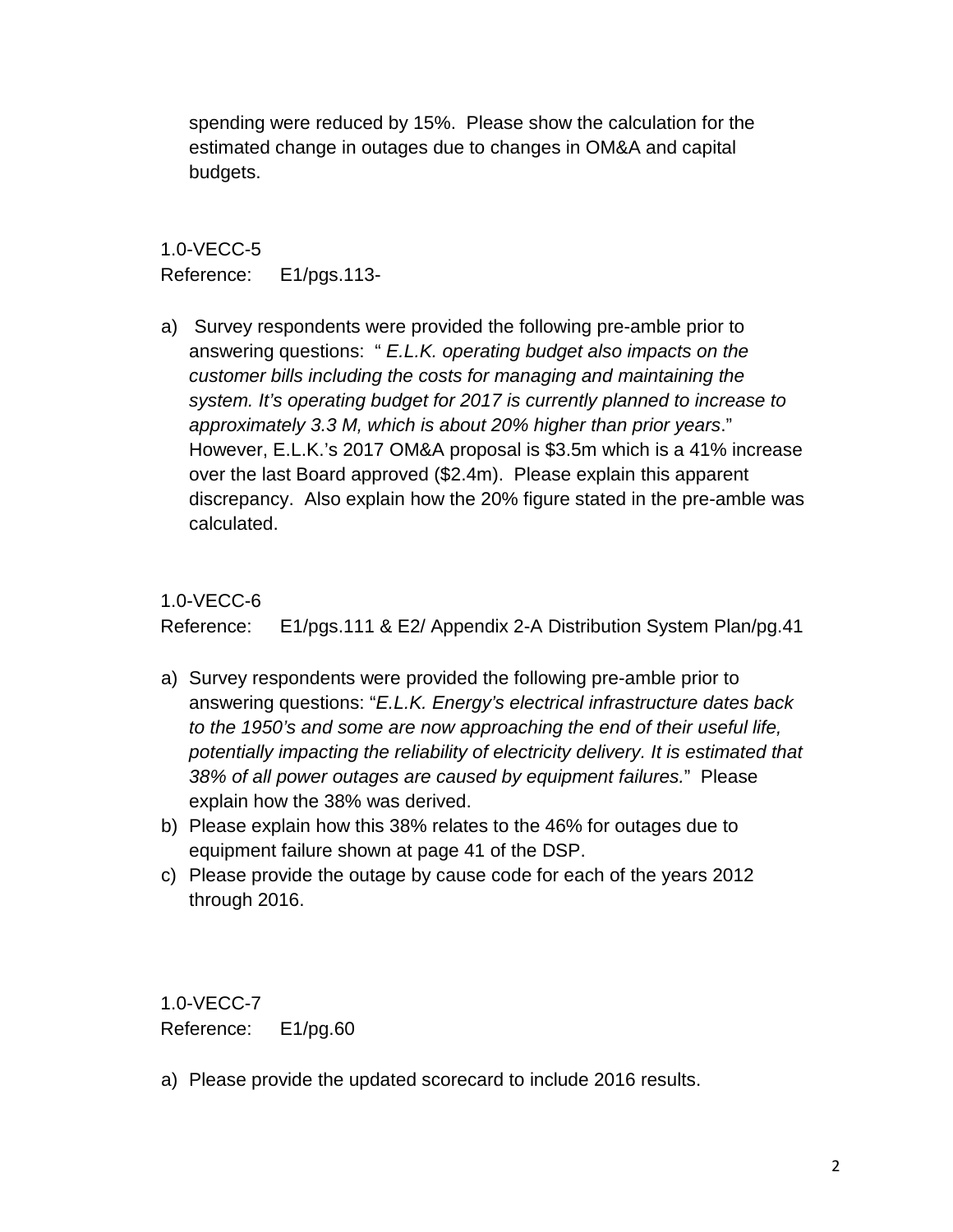#### **2.0 RATE BASE (EXHIBIT 2)**

2.0 – VECC -8 Reference: E2/pg.11

a) For the years 2012 through 2017 please reconcile the PP&E additions shown in Appendix 2-BA with the capital projects shown in Appendix 2-AA.

2.0-VECC-9 Reference: E2/Appendix 2-BA

- a) Please update the Fixed Asset Continuity Schedule (Appendix 2-BA) to include 2016 actuals.
- b) If necessary, please update the 2017 Continuity Schedule.

2.0-VECC-10 Reference: E2/Appendix 2-AA

a) Please revise and update Appendix 2-AA to include 2016 actuals (unaudited) and any resulting adjustments to the 2017 capital budget.

2.0-VECC-11 Reference E2 & EB-2011-0099

The following is from the approved settlement agreement in EB-2011-0099:

| Rate Base                          |                     |           |                                     |             |                |
|------------------------------------|---------------------|-----------|-------------------------------------|-------------|----------------|
|                                    |                     |           |                                     |             | Per Settlement |
| Particulars                        | Initial Application |           | Adjustments Interrogatory Responses | Adjustments | Agreement      |
|                                    |                     |           |                                     |             |                |
| Gross Fixed Assets (average)       | 24,601,738          | (76, 375) | 24,525,363                          | (27, 323)   | 24,498,040     |
| Accumulated Depreciation (average) | (15,504,990)        | 3,582     | (15,501,408)                        | 1,446       | (15, 499, 962) |
| Net Fixed Assets (average)         | 9,096,748           | (72, 793) | 9,023,955                           | (25, 877)   | 8,998,078      |
|                                    |                     |           |                                     |             |                |
| Allowance for Working Capital      | 4,169,346           | 11,298    | 4,180,644                           | (854, 129)  | 3,326,515      |
|                                    |                     |           |                                     |             |                |
| Total Rate Base                    | 13,266,094          | (61, 495) | 13,204,599                          | (880,007)   | 12,324,592     |
|                                    |                     |           |                                     |             |                |

#### **Settlement Table #2: Rate Base**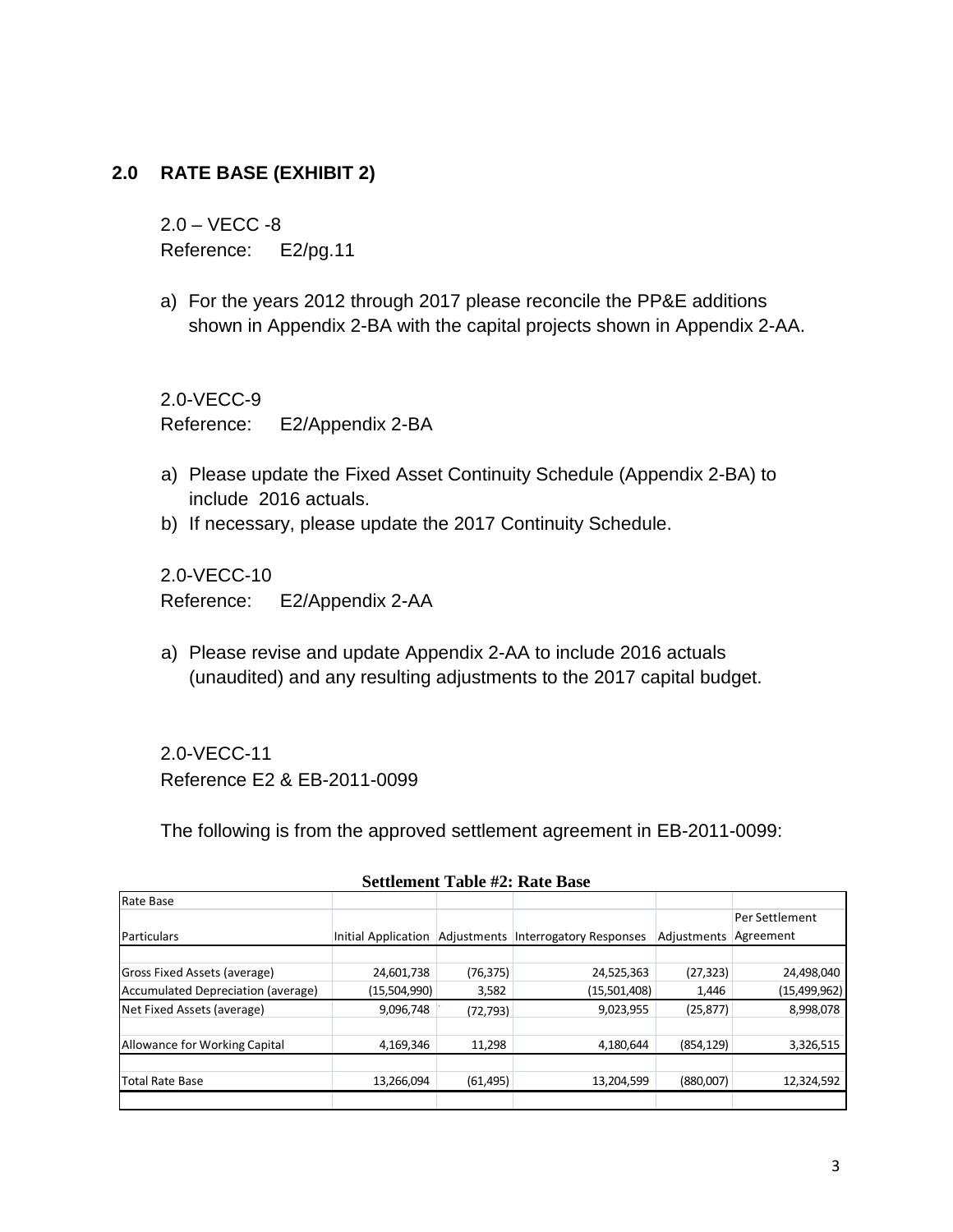- a) In the event E.L.K.'s average net fixed assets were lower than the approved settled amount until 2016 (the bridge year). Please explain why?
- b) Using Appendix 2-AB as a reference, please explain why in 2012, 2014 and 2015 E.L.K. spent less than what it had budgeted for capital projects
- c) Please calculate the annual overearnings in 2012 through 2015 which due to the underspending on assets during the past rate period.

2.0-VECC-12 Reference: E2/pg.37

a) Please identify any projects specifically required as part of the Regional Infrastructure Plan in the years 2017 through 2021. Please also provide the total capital costs estimated for these projects in each year.

2.0-VECC-13

Reference E/2/pg.47

- a) Please provide a table showing for each year 2012 through 2017 (forecast)
	- I. Capital Contributions (deferred revenue);
	- II. The total capital projects costs in each which attract the above contributions.
- b) For each year please provide separately the capital contributions received from municipal governments for underground relocations in each year. Please provide the total costs in each year of above to underground relocations done on the behest of municipal government(s).

#### 2.0-VECC-14

Reference: E2/ Appendix 2-A Distribution System Plan/pg.53

E.L.K. states that is does not have a Health Index and Probability of Failure database

a) Is therefore asset age (or TUL) is the only basis for asset replacement (as shown ag pages 87- of the DSP)? If not please explain what other asset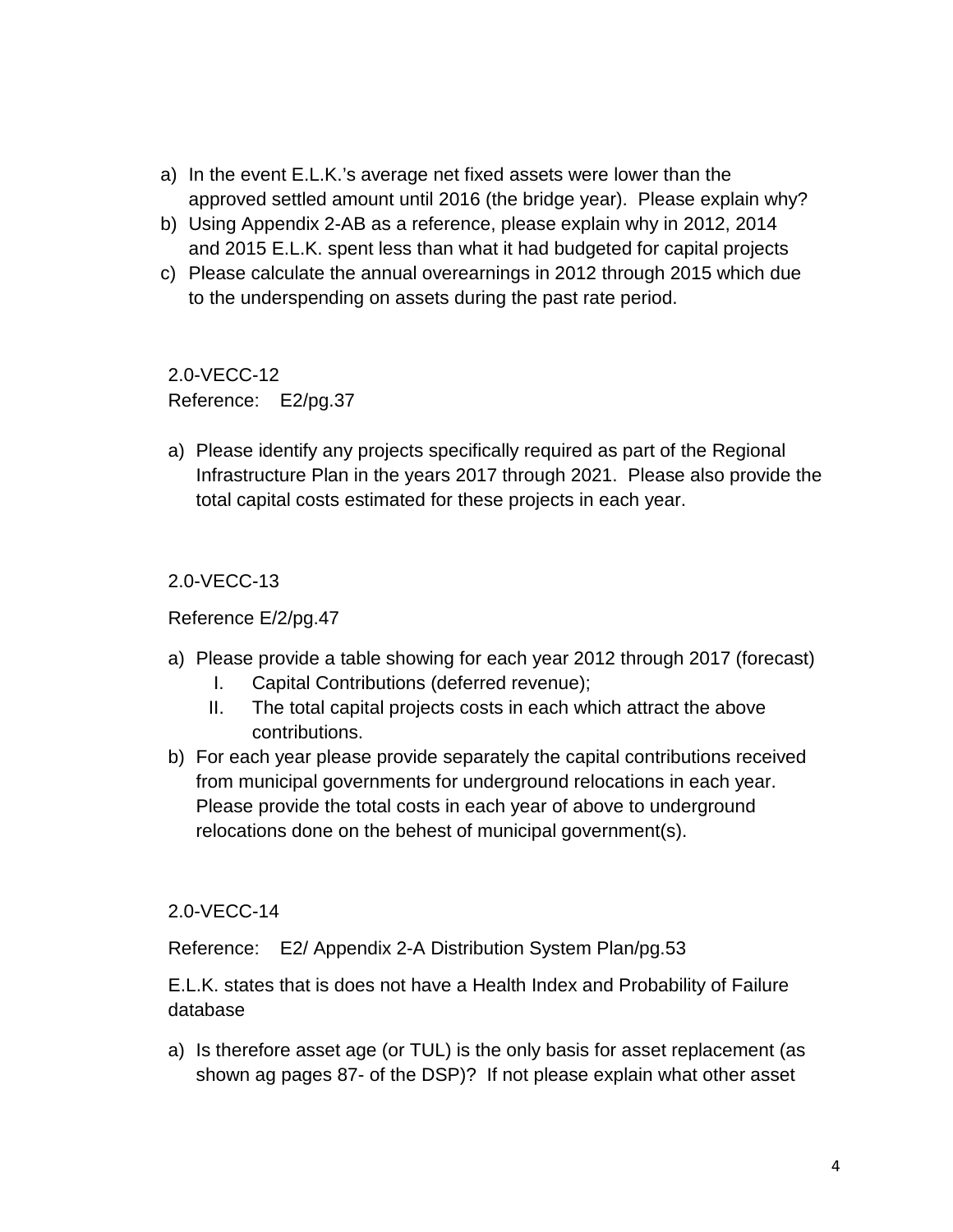condition data is kept and how that is used in the DSP to produce a future capital plan.

b) When does E.L.K. expect to produce a health index for its major category of assets?

#### 2.0-VECC-15

Reference: E2/ Appendix 2-A Distribution System Plan/pg.57

a) E.L.K. states that is does not follow a typical 'worst performing feeder' process instead its analyzes reliability events "from a geographical perspective". Please explain what analyzing reliability impacting events from a geographical perspective means.

## 2.0-VECC-16

Reference: E2/ Appendix 2-A Distribution System Plan/pgs. 68-

a) Please provide a breakdown of the rate plan forecast period capital projects (2017 through 2021) as shown in the table at section 5.4.1.2 into the format shown in the following table at section 5.4.1.4 (page 69 - showing the historical expenditures).

# 2.0-VECC-17

Reference: E2/ Appendix 2-A Distribution System Plan/89-94

- a) Please confirm that E.L.K. uses an 11% burden cost on all capital projects.
- b) If this is not confirmed please explain who the burden costs on pages 89-94 of the DSP were calculated.
- c) Please explain the rationale for an 11% burden rate.

## 2.0-VECC-18

Reference: E2/ Appendix 2-A Distribution System Plan/pgs.107-108 & Appendix G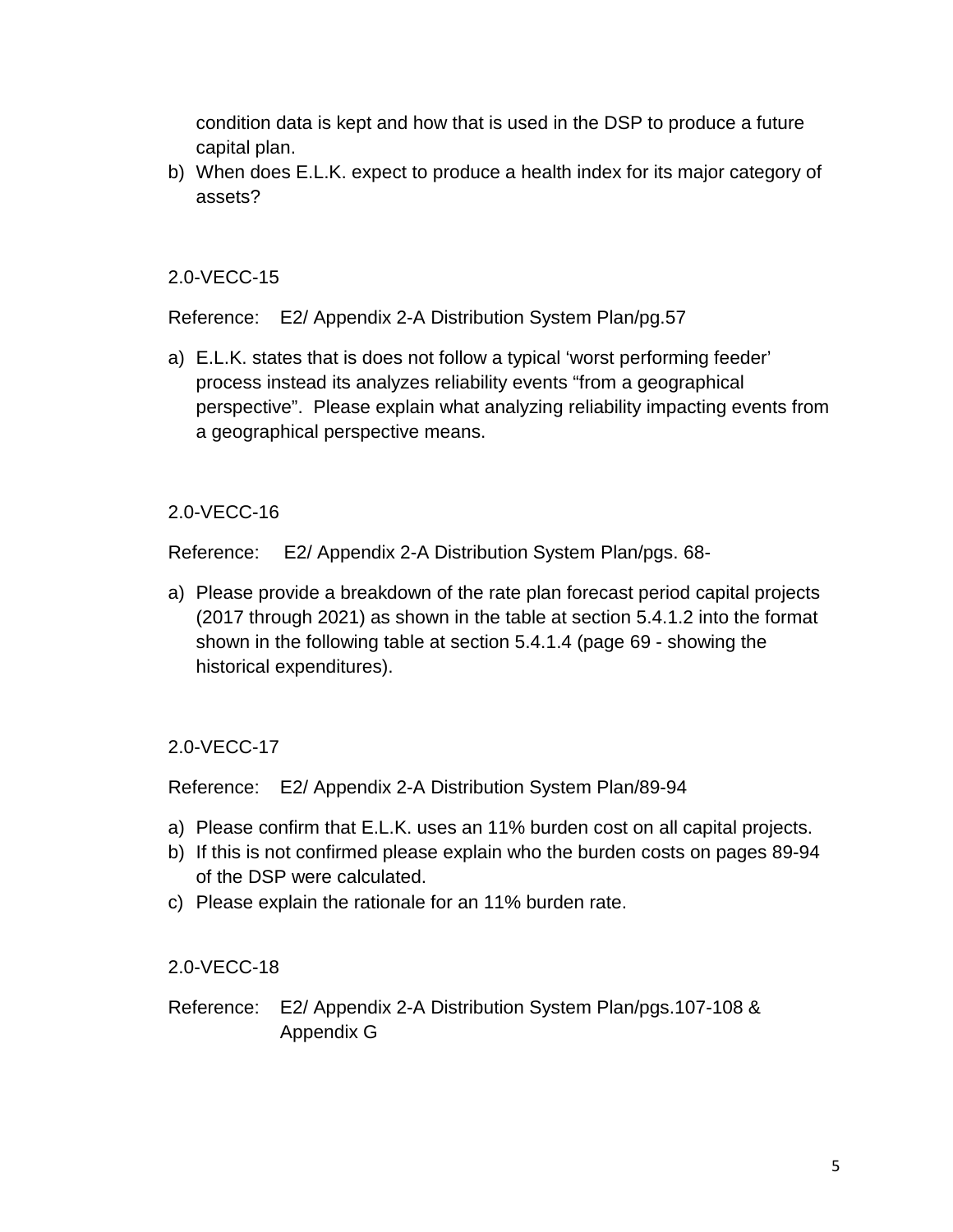- a) Between 2017 and 2021 E.L.K expects to purchase \$1.37m in new vehicles, significantly more than in the previous 5 years. Please why the sudden increase in vehicle investments.
- b) Please provide two tables in form as that shown at section 3 of Appendix G (pg. 138). The first showing the fleet as of the end of 2012 and the other showing the expected fleet at the end of 2021.

2.0-VECC-19 Reference: E2/pg.25

- a) Please update the working capital allowance for:
	- I. The Board October 14, 2016 updated Regulated Price Plan Price Report – if necessary.
	- II. The October 27, 2016 Board updated cost of capital parameters

## **3.0 OPERATING REVENUE (EXHIBIT 3)**

3.0 –VECC -20

Reference: Exhibit 3, page 5 (lines 9-10); page 10

- a) Please explain (per page 5) how the "average" customer/connection count for each year was determined (e.g. monthly averages, average of opening and closing year values, etc.).
- b) Please provide the actual 2016 customer/connection count for each customer class calculated on a similar basis.
- c) Please re-do Tables 3-8 and 3-9 where:
	- 2016 actual values are included in the calculation of the geometric mean for Residential and GS<50 and the result is applied to the 2016 actual counts to forecast 2017
	- The actual averages for 2016 are used to forecast 2017 values for GS>50, Sentinel Lights, USL and Street Lights.

3.0 –VECC -21

Reference: Exhibit 3, pages 4 and 8-10

a) Do the purchased power values used by ELK in its regression model include purchases from microFIT, FIT or other forms of local generation?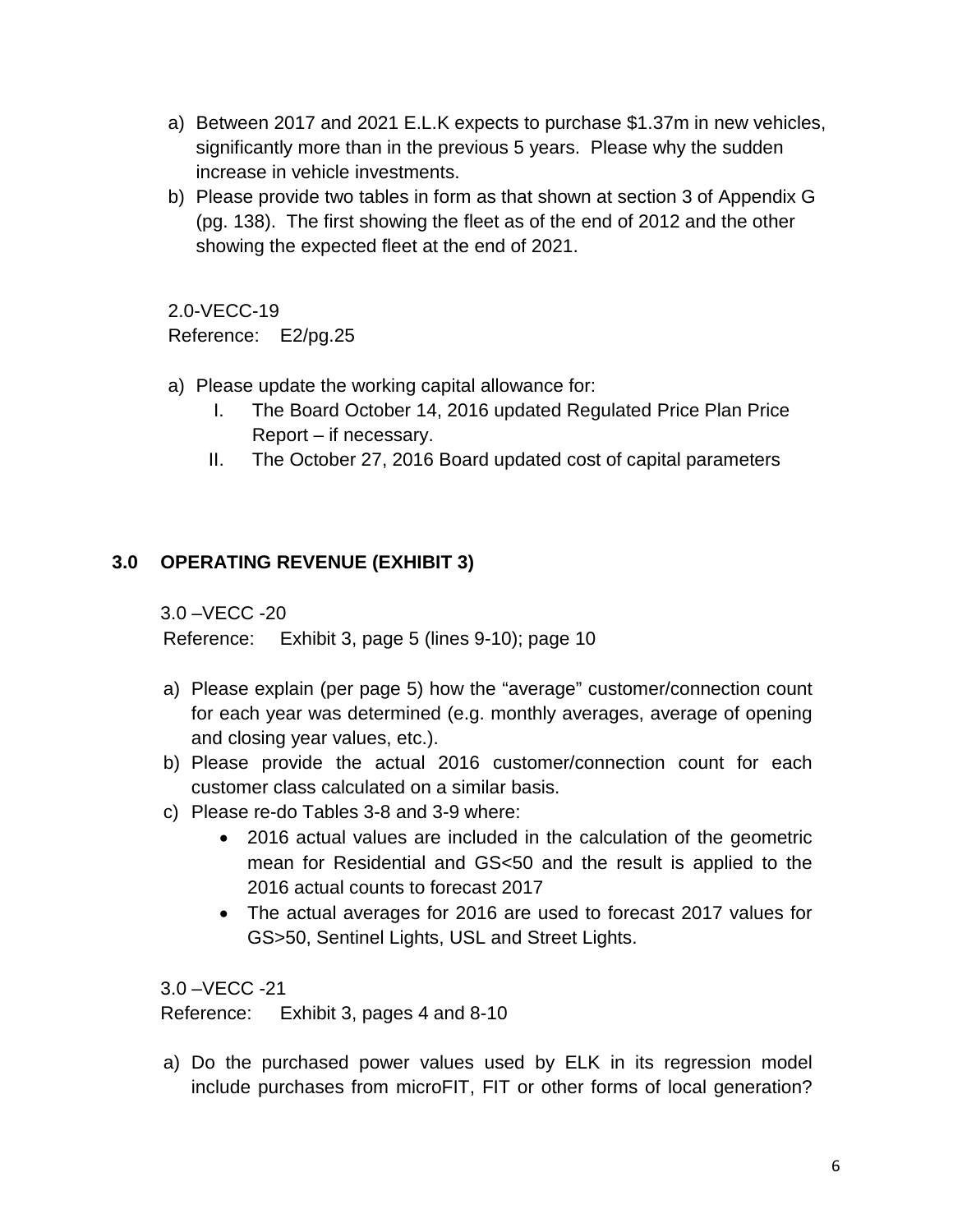If not, what would the monthly purchases of such generation be for the period 2006 to 2015?

- b) Did ELK test to see whether some economic activity variable (besides GDP) – for example customer/connection count - would be a statistically significant explanatory variable? If yes, what were the results? If not, why not?
- c) Please provide: i) the actual purchases for 2016; ii) the actual HDD and CDD value for 2016 and iii) the predicted purchases for 2016 using ELK's load forecast model.
- d) One would expect there to be close to a 1:1 relationship between changes in Embedded Distributor Usage and Purchase Power Requirements. Can ELK explain why the coefficient for Embedded Distributor Usage is only 0.61 and not higher?
- e) Please provide an alternative regression model using the same explanatory variables (excluding Embedded Distributor Usage) but where the purchased power variable is adjusted to i) include any local generation per part (a) and ii) exclude the usage by the Embedded Distributor per part (d). Please also indicate what the resulting forecast 2017 power purchases and billed energy forecast would be prior to any adjustments for CDM.

```
3.0 –VECC -22
```
Reference: Exhibit 3, page 8 (Table 3-4) and pages 12-15

- a) Please provide the actual billed energy (and billed kW where applicable) by rate class for 2016.
- b) Please update Tables 3-10 and 3-11 to include actuals for 2016.
- c) Please re-do Tables 3-12, 3-13 and 3-21 using:
	- 2016 actual usage per customer as the basis for the Residential, GS<50, GS>50 and Sentinel Light customer class 2017 forecasts for Table 3-12.
	- the updated geomean from part (b) to create the non-normalizied 2017 forecasts for Street Lights, USL and the embedded distributor per Table 3-12.

3.0 –VECC -23

Reference: Exhibit 3, pages 15-18

ELK 2015 Annual Verified Results Report (excel file)

a) Please provide ELK's 2015-2020 CDM Plan (page 15, line 17).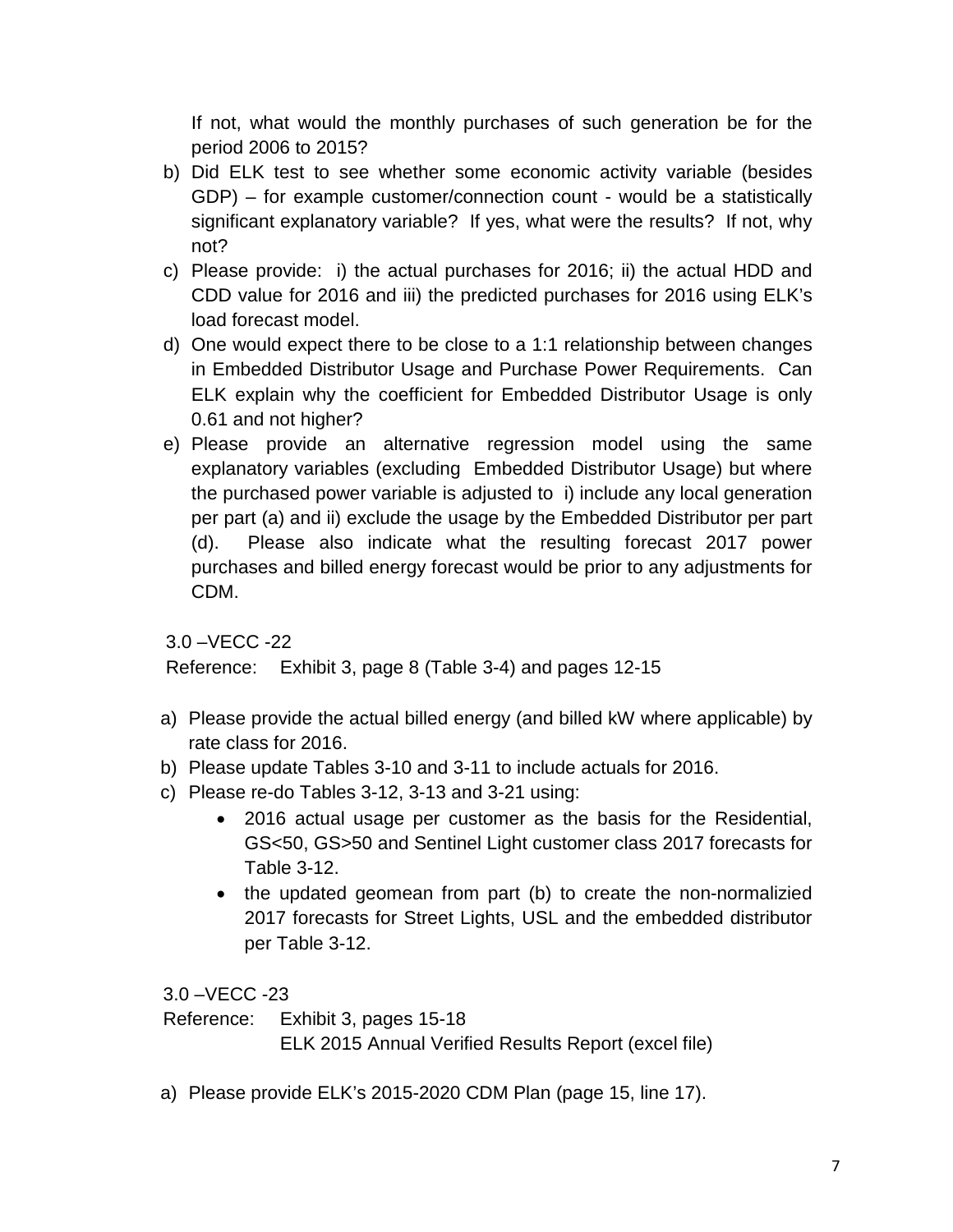- b) Please provide the IESO Report for ELK titled "Final 2015 Annual Verified Results – Annual Persistence Report".
- c) With respect to Table 3-15, why were the 2015 values based on ELK's 2015-2020 CDM Plan as opposed its IESO 2015 verified results?
- d) Please update Tables 3-15, 3-16, 3-17, 3-18, 3-19, 3-20 and 3-21 to reflect the 2015 actual verified CDM savings.

3.0 –VECC -24

Reference: Exhibit 3, page 35 and Filing Requirements Appendix 2-H

- a) Please update Appendix 2-H for actual (unaudited if necessary) 2016 values.
- b) The 2017 Other Revenues set out in Table 3-46 differ from those in Appendix 2-H, please reconcile.
- c) With respect to page 35 (lines 10-13), what was the total gain on the property sale in 2016 and how was ½ of this refunded to ratepayers?

## **4.0 OPERATING COSTS (EXHIBIT 4)**

4.0-VECC-25 Reference: E4/pg.8

- a) Please provide a table showing employees (year-end) by job category (lineman, executive, billing etc.) in 2012 and 2016.
- b) Please provide the same for each year 2017 through 2021

4.0-VECC-26 Reference: E4/

a) Please provide the cost of EDA membership for the years 2012 through 2017 (forecast).

4.0-VECC-27

Reference: E4/pg.16

a) Please confirm that E.L.K.'s 2012 OM&A forecast (EB-2011-0099) did not include any ongoing smart meter costs.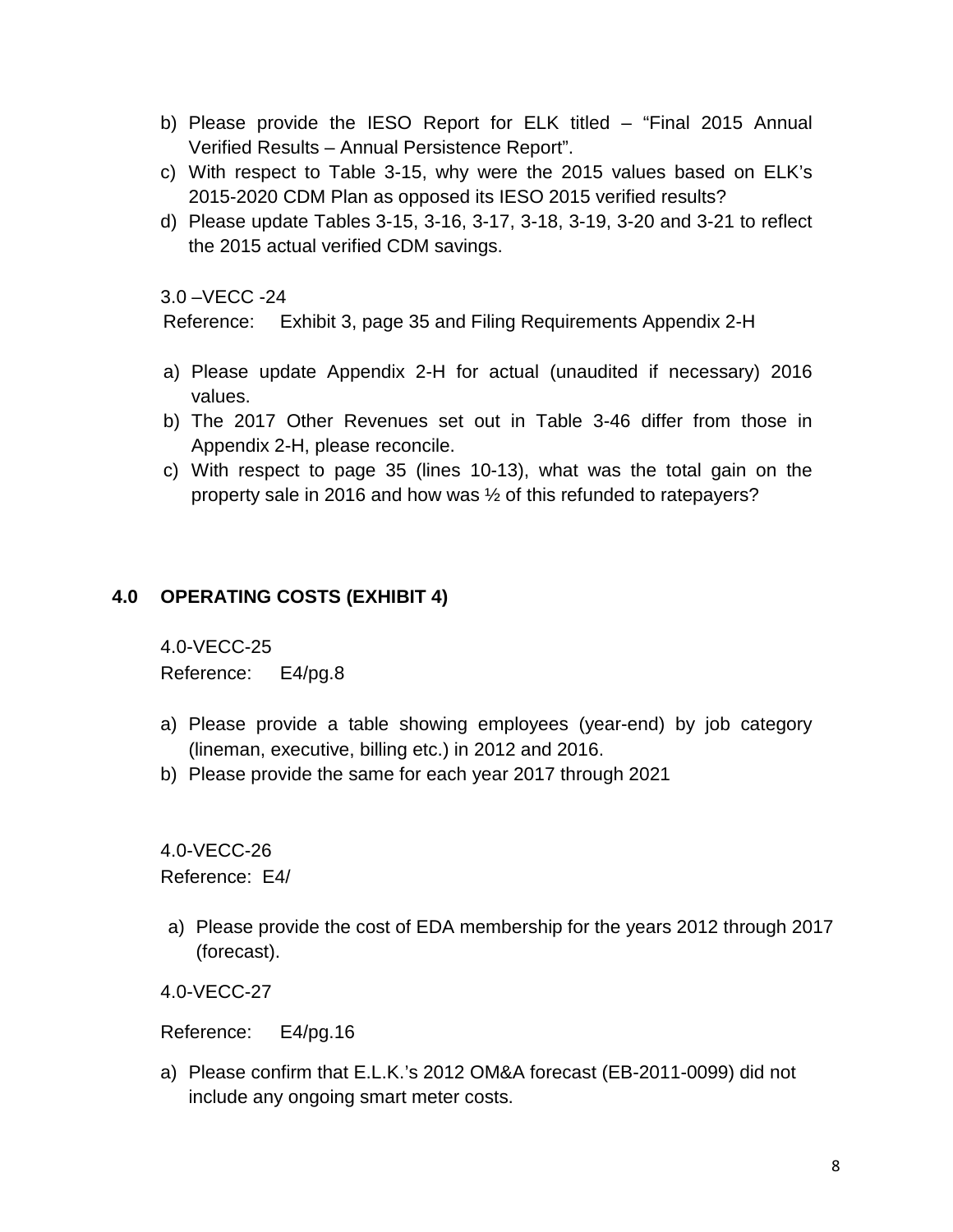- b) Please provide a breakdown of the \$100,000 in annual incremental costs related to smart metering. Please show any offset reduction to costs related to meter reading.
- c) How much of this increase is due to the change in exchange rates as between 2012 and forecast 2017?

4-VECC-28

Reference: E4/pg.18

a) Please provide the source for the "Canada economics" inflation forecast of 2.9% by 2020."

4-VECC-29

Reference: E4/pg. 21

a) Does E.L.K.'s 2017 OM&A forecast include monies for CDM programs (development or implementation)? If yes please explain what revenue offsets are forecast for this activity.

4.0-VECC-30

Reference: E4/pg.22

- a) Please provide a breakdown of the \$150,000 in outside services forecast for 2017.
- b) Please indicate what of these amounts E.L.K. has already contracted for.

4.0-VECC-31

Reference: E4/Appendix 2-JC

a) Please update Appendix 2-JC to include 2016 actuals (unaudited).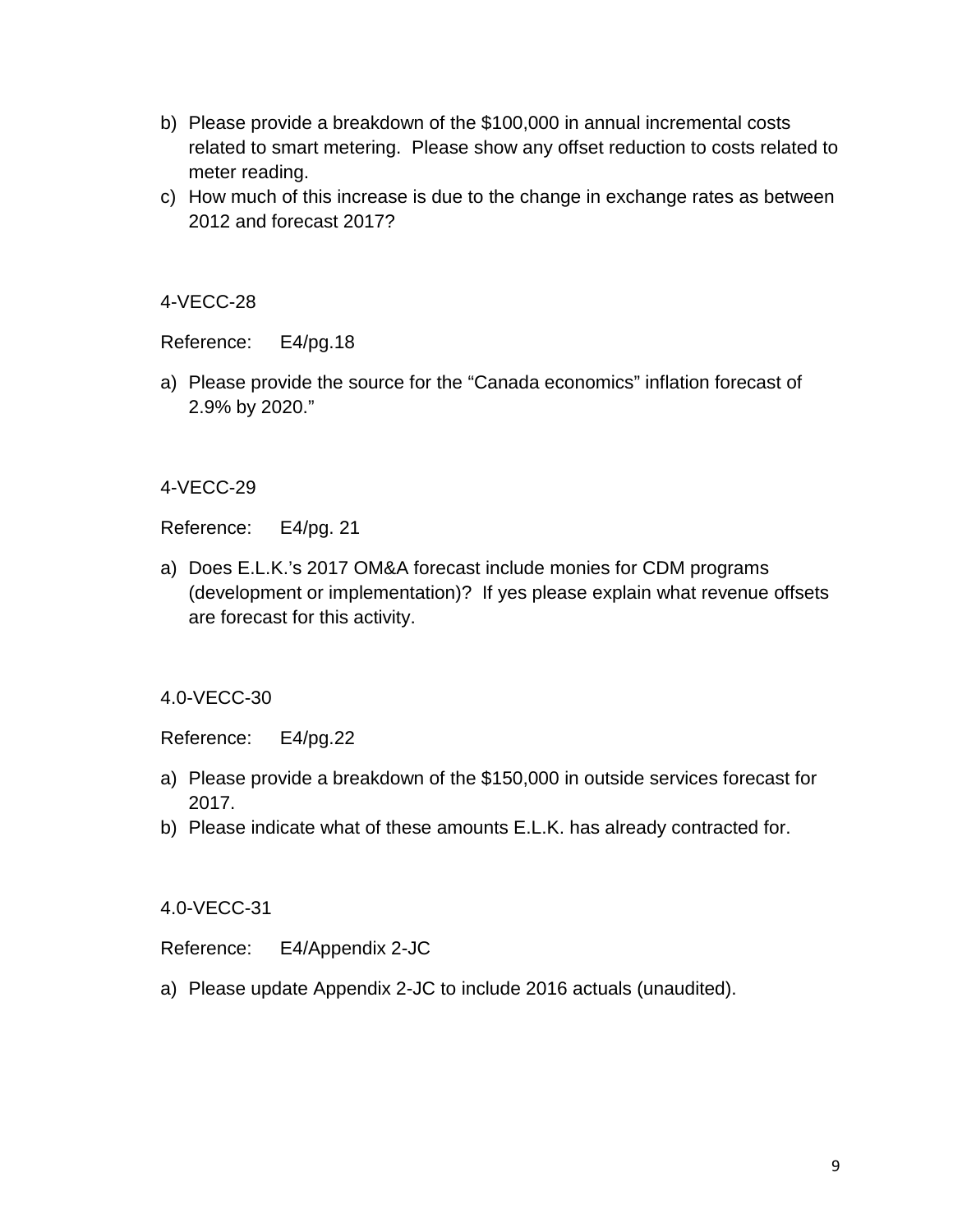4.0-VECC-32

Reference: E4/pgs.24 & 64

- a) Please provide a table showing the total expected 400k cost of this applications costs by category: legal, consulting, intervenor, cost. Please show the amount spent to date on each category.
- b) Are any of the costs of this application shown in Appendix 2-JA in the 2016 Bridge Year? If yes please provide the amount shown in 2016 OM&A.

4.0-VECC-33

Reference: E4/Appendix 2-JC & Table 4-14. Pgs. 41 & 43

a) Please provide the increase for only locates in 2012 through 2017.

4.0-VECC-34

Reference: E4/pg.29

- a) Please provide the forecast costs related to the ongoing issues of the SECTR project.
- b) Please explain how much of this cost is forecast for recovery in 2017 OM&A.

4.0-VECC-35

Reference: E4/pg.37 & 41

- a) Please provide the increase in postage costs for 2012 through 2017.
- b) Please reconcile the postage costs states at page 37 (102k in 2013 and 137k in 2014 with Tables 4-21 to 4-24 where it shows payments to Canada post declining from 115k in 2013 to 96k in 2016.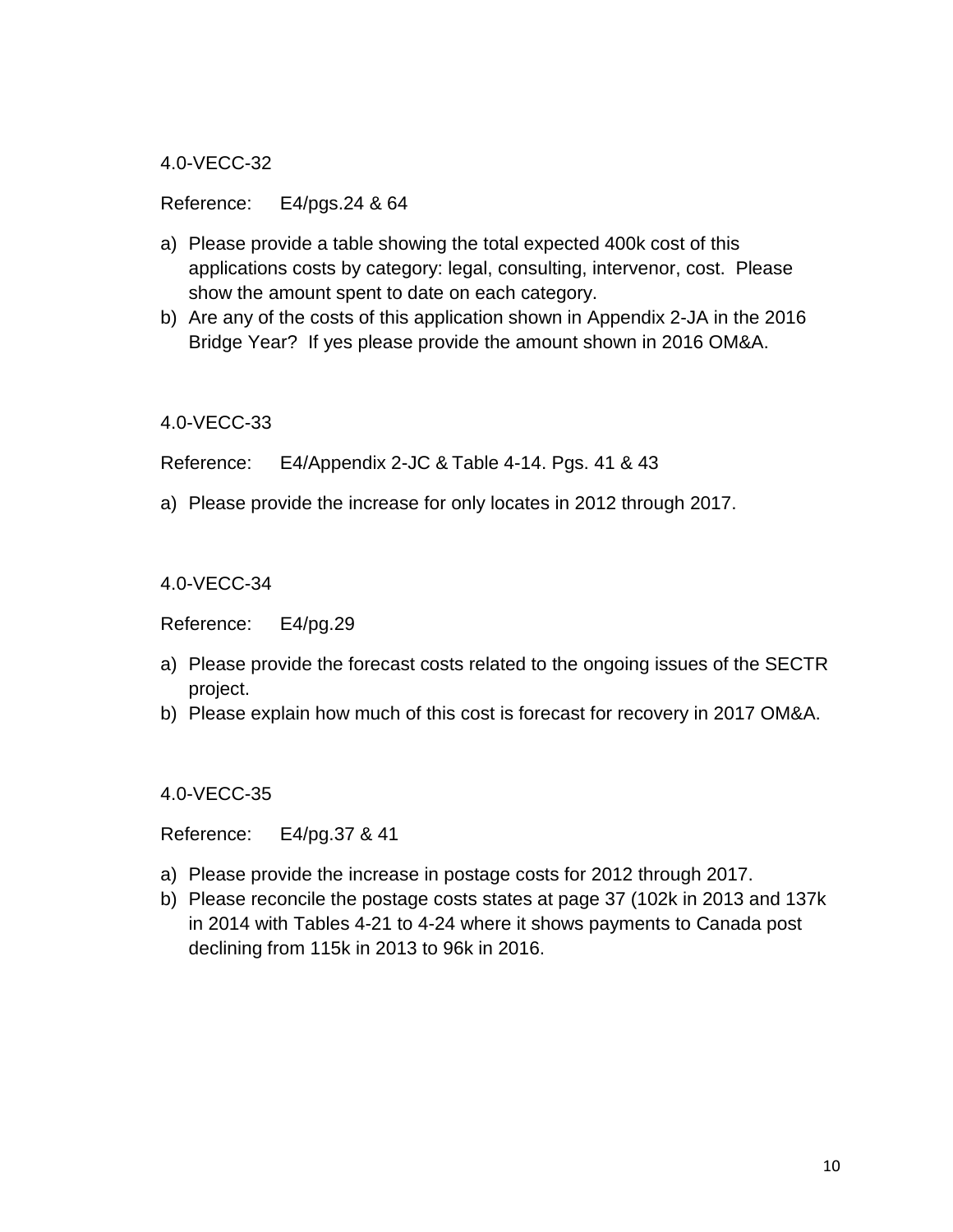#### 4.0-VECC-36

Reference: E4/pg. 37

a) In discussing third party professional fees E.L.K. states: "*The majority of this increase, approximately \$70,000 or 60% specifically relates to new customer engagement activities E.L.K. will be completing as well as increased costs of professional accounting services due to the implementation of IFRS and*…" Has E.L.K. included IFRS transition costs in the 2017 OM&A.? If yes please identify the amount.

4.0-VECC-37

Reference: E4/pg.38 & Table 4-14. Pgs. 41-42

- a) Appendix 2-JC shows in 2012 the Board approved Bad debt amount was \$253,000. Please explain why E.L.K. forecast such a high amount (the actual was 65k).
- b) Please explain how the bad debt forecast for 2017 was calculated.

4.0-VECC-38

Reference: E4/pg.17

a) Please provide the vegetation management costs for 2012 through 2017.

#### 4.0-VECC-39

Reference: E4/pg.49/Table 4-16 (Appendix 2-K)

- a) Please amend Appendix 2-K to
	- i. show for each year the total amount of employee cost capitalized;
	- ii. separate non management to show union and non-union separate;
	- iii. separate the costs of directors and retirees.
- b) Please explain why retirees are included as employee costs?

4.0-VECC-40

Reference: E4/pgs. 49-

a) Please provide a table showing each incremental positon since 2012; a description of each new positon; reason/rationale for the positon; the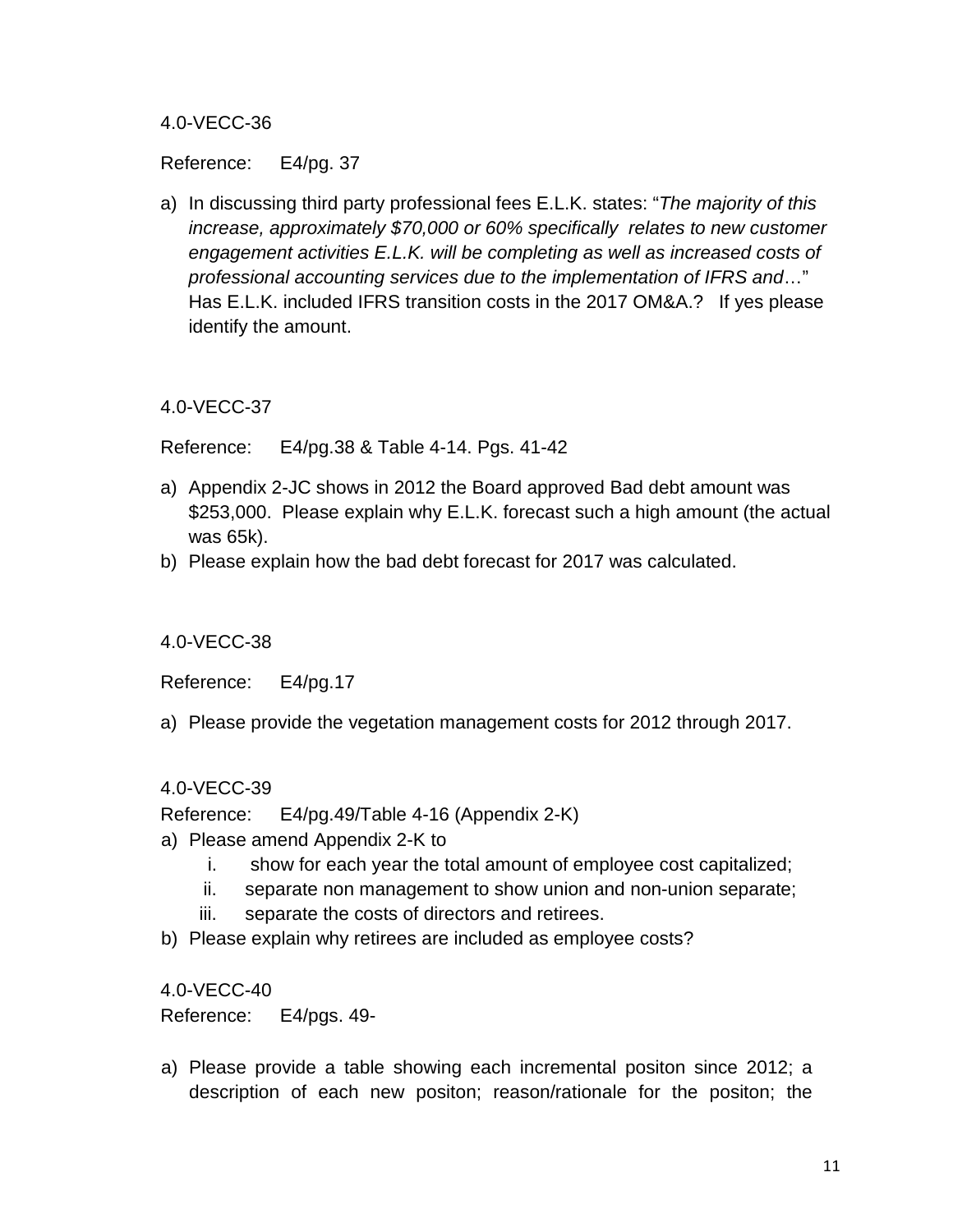salary/benefit range for that position (not actual salary) and the hiring or expected hiring date of the positon. If the position for the purpose of succession planning please show the year the retirement is expected.

4.0-VECC-41

Reference: E4/pg.53 Table 4-19

a) For ratemaking purposes does E.L.K. account for post-employment benefits on a cash or accrual basis?

4.0-VECC-42

Reference: E4/pg. 56 Appendix 2-N

- a) Please provide Appendix 2-N for 2012 actuals.
- b) Please explain why there is no increase in the costs of these services as between 2016 and 2017 and notwithstanding the significant OM&A increase proposed by E.L.K.
- c) For 2017 please show the derivation of the costs for the services provided to E.L.K. Solutions and the Town of Essex.

4.0 -VECC -43 Reference: Exhibit 4, LRAMVA Work Form

a) Please provide the a copies of the sources used to establish the persisting 2015 kWh values in Tables 7, 8, 9 and 10 of the LRAMVA Work Form from 2011, 2012, 2014 and 2014 CDM programs respectively along with any supporting calculations used.

## **5.0 COST OF CAPITAL AND RATE OF RETURN (EXHIBIT 5)**

5.0-VECC-44 Reference: E5/pg.2

a) Please recalculate Appendix 2OA using the Board October 2016 cost of capital parameters